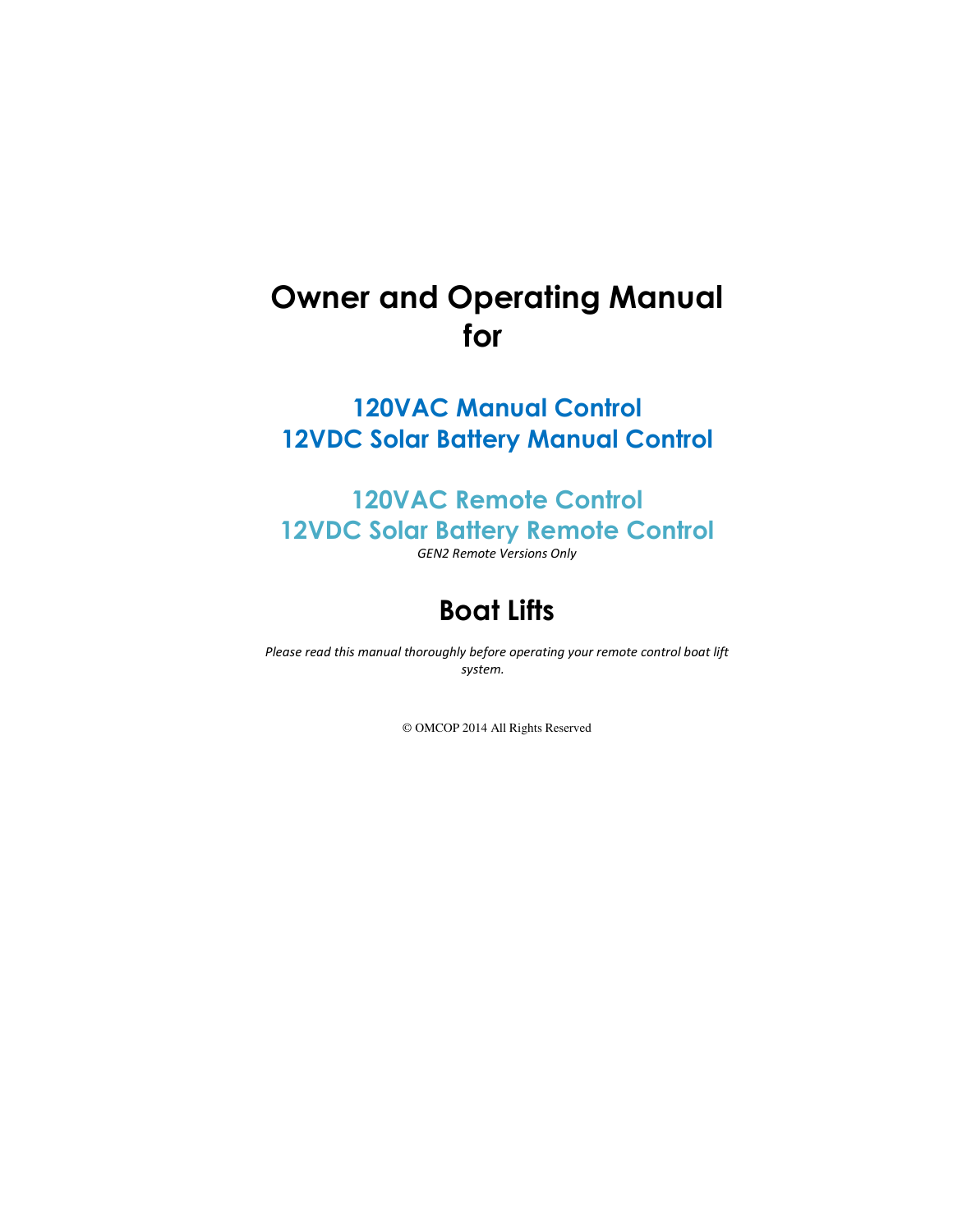# **Contents**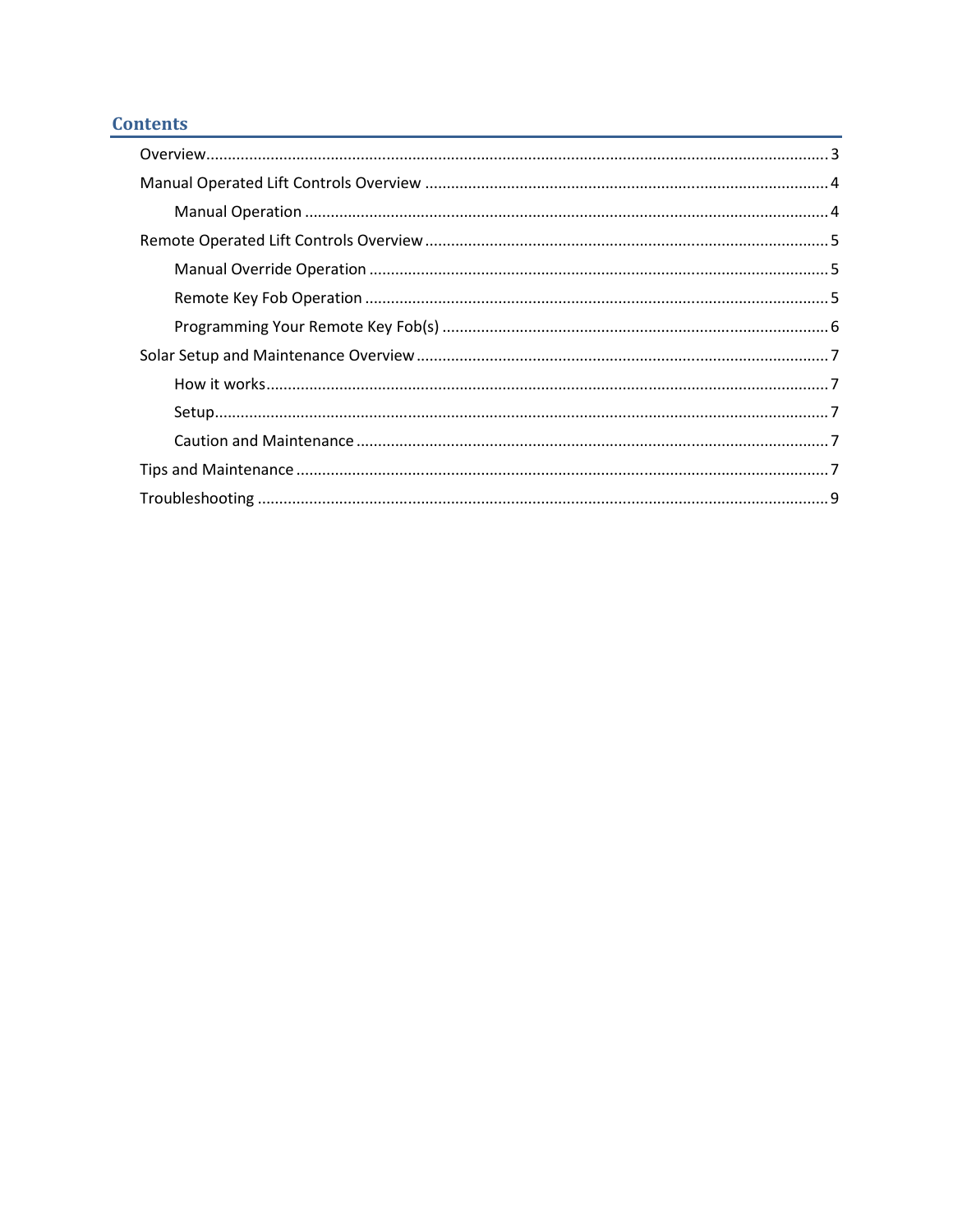### **Overview**

Congratulations on your recent boat lift purchase. This owner and operating manual covers how to operate the following lift control apparatuses. Please refer to the appropriate sections of the document for the specific unit you have purchased. It is strongly advised that you read all relevant sections and familiarize yourself completely with instructions before operating your lift control unit.

## 120VAC Push Button Control

- Refer to Push Button Operated Lift Controls Overview section of this document.
- $\triangleright$  Refer to Tips and Maintenance and Troubleshooting sections of this document.

## 120VAC Remote Control

- Refer to Remote Operated Lift Controls Overview section of this document.
- Refer to Tips and Maintenance and Troubleshooting sections of this document.

## 12VDC Solar Battery Manual Control

- Refer to Push Button Operated Lift Controls Overview section of this document.
- Refer to Solar Setup and Maintenance Overview section of this document.
- Refer to Tips and Maintenance and Troubleshooting sections of this document.

## 12VDC Solar Battery Remote Control

- Refer to Remote Operated Lift Controls Overview section of this document.
- Refer to Solar Setup and Maintenance Overview section of this document.
- Refer to Tips and Maintenance and Troubleshooting sections of this document.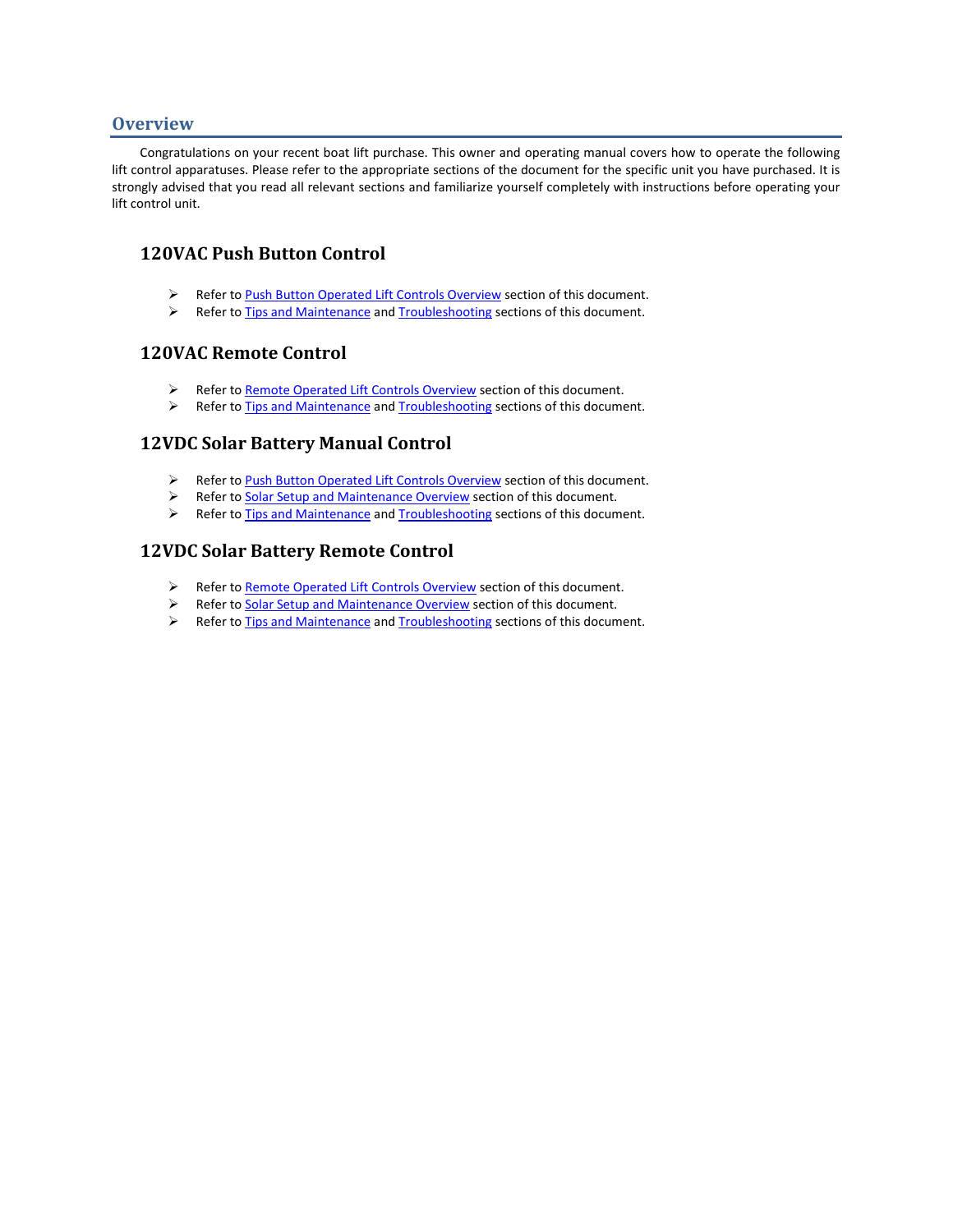## Push Button Operated Lift Controls Overview

This section of the document covers how to manually operate a **push button** 120vac or 12vdc solar battery lift control unit. Your push button operated lift control system is designed to be used with a 3-way push button.

## Push Button Operation

To RAISE boat lift:

From the HOLD position, move push button to RAISE position(s). Blower will turn ON. After lift is in raised position, move push button(s) back to **HOLD** position.

• To LOWER boat lift:

From the HOLD position, move push button to LOWER position(s).

After boat is floating free, move push button(s) back to HOLD position.

Do's

- $\triangleright$  Always raise the lift if it is not used for an extended period of time (more than a day), or in rough waters. By keeping it in the raised position, this will preserve the life of the lift during the winter (stationary ice, etc.), storms, and electrolysis.
- $\triangleright$  Always secure the boat to the boat dock in case the lift is accidentally lowered in your absence.
- $\triangleright$  Always keep valves closed (push button in HOLD position) when lift is not in use.

#### Don'ts

 $\triangleright$  If valves do not automatically open when boat lift is raising or in the raised position, never allow motor to run more than 5 seconds before opening valves. FAILURE TO KEEP VALVES OPEN WHEN BLOWER IS ON WILL RESULT IN OVERHEATING AND DAMAGE TO BLOWER.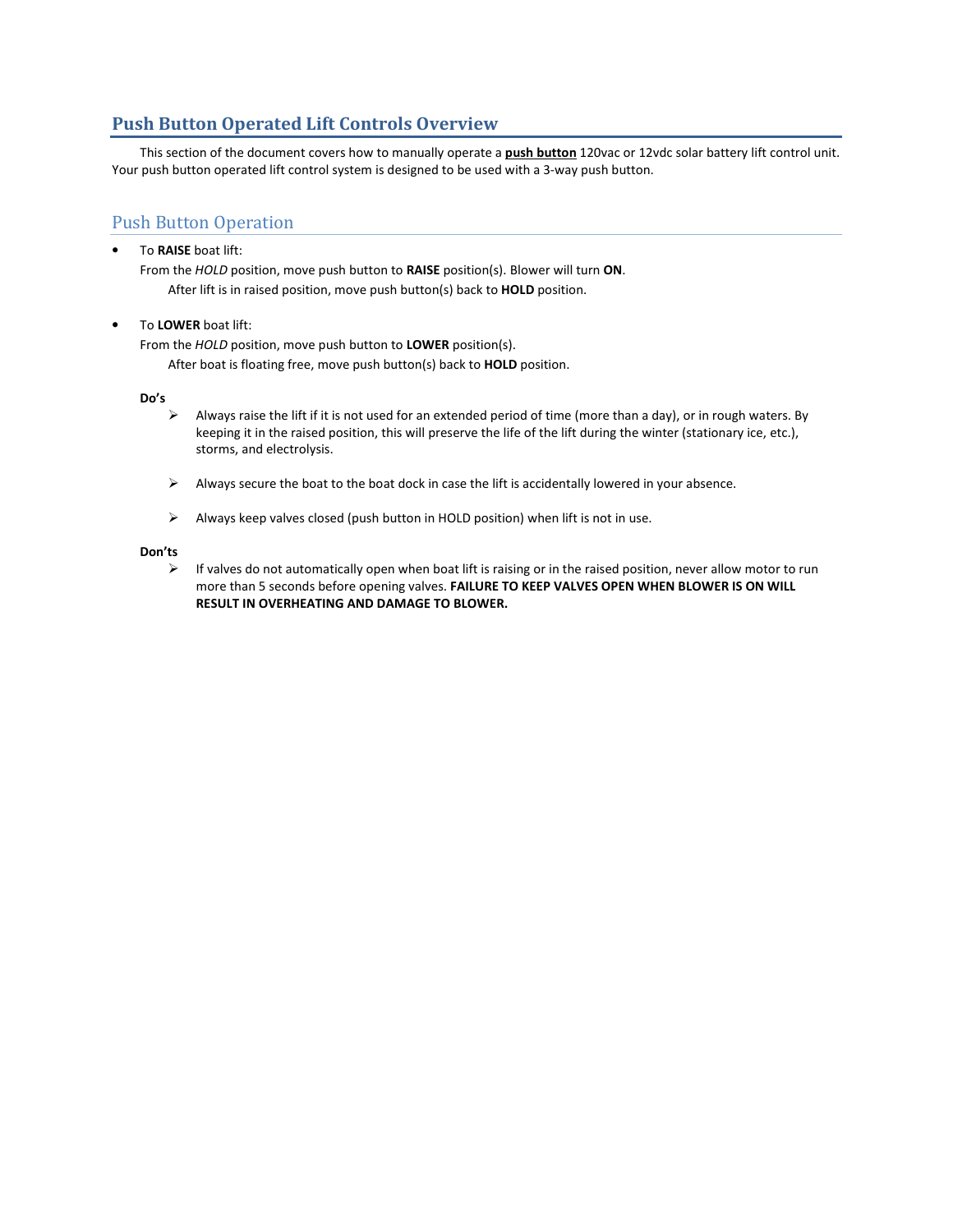## Remote Operated Lift Controls Overview

This section of the document covers how to operate a remote 120vac or 12vdc solar battery lift control unit. Your remote system is designed with a 3-way push button, enabling you to operate your boat lift without a remote transmitter, if required.

## Manual Override Operation

NOTE: The push button must remain in the REMOTE (center) position when the lift is not in use or when operating the remote. Remote key fob(s) will be locked out and inoperable while the switch remains in the RAISE or LOWER position.

#### To raise your boat lift:

 $\triangleright$  Move the push button to the RAISE position to raise the lift. When done raising the lift to the desired height, move the push button back to the REMOTE (middle) position to turn off the lift.

#### To lower your boat lift:

 $\triangleright$  Move the push button to the LOWER position to lower the lift. When done lowering the boat lift completely into the water and your boat is floating free, move the push button back to the REMOTE (center) position to turn off the lift.



## Remote Key Fob Operation

The push button must be in REMOTE (center) position to operate the lift via remote key fob. Button(s) must be pressed for 1 second in order to transmit a signal to the lift. This is a built-in safety feature to help prevent accidental triggering of the lift.



A. Raise your boat lift. Press button A to raise the lift. When done raising the lift to the desired height, press button A again to turn off the lift. All other key fob buttons are deactivated while lift is being raised.

B. Lower your boat lift. Press button B to lower the lift. When done lowering the boat lift completely into the water and your boat is floating free, press button B again to turn off the lift. All other key fob buttons are deactivated while lift is being lowered.

C. LED Indicator. The key fob LED light should blink for the duration of each button press. If light does not flash when pressing any key fob button, the key fob battery is likely needs to be replaced. Refer to the Replacement Battery section of this document on how to replace the battery.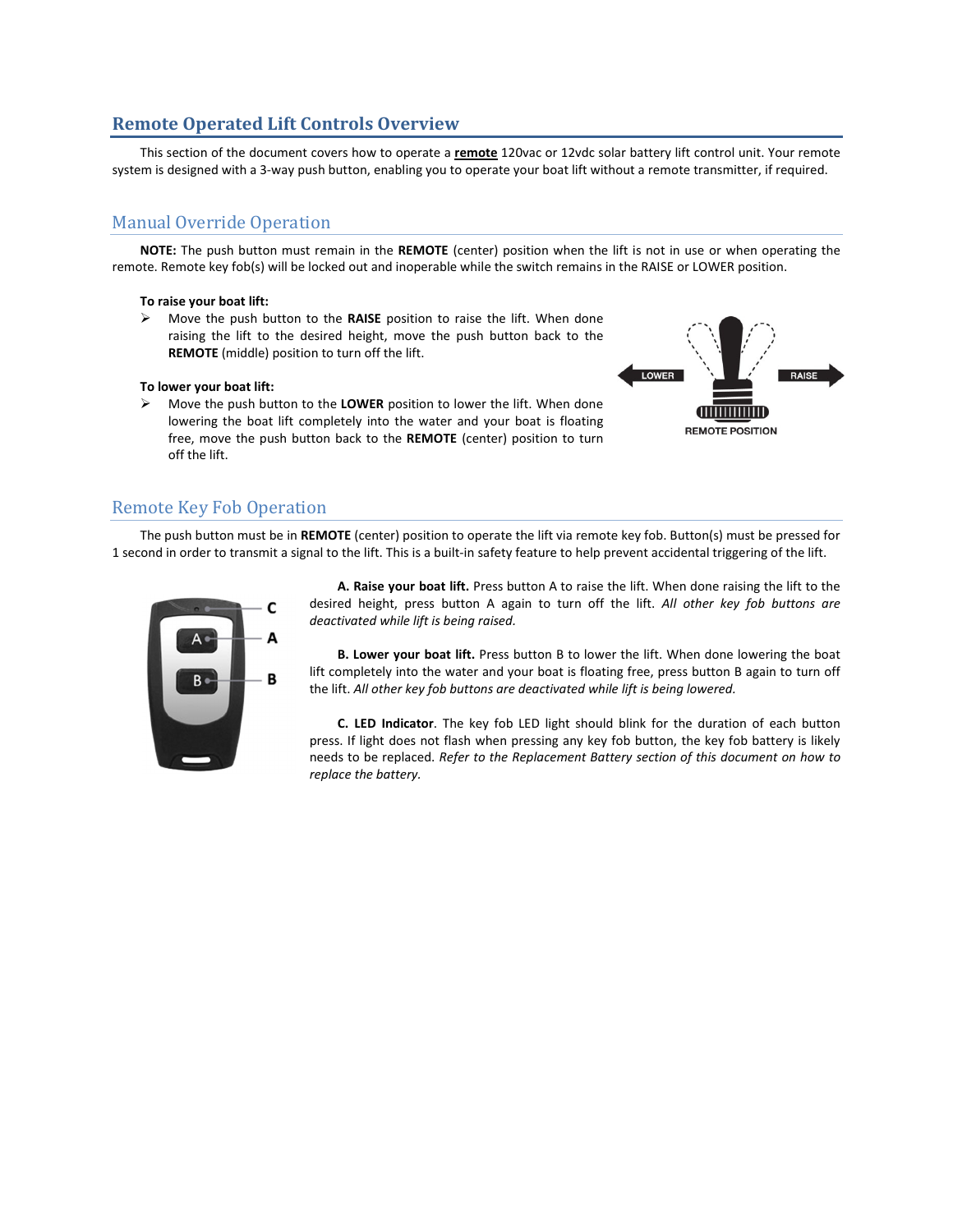## Programming Your Remote Key Fob(s)

By default, two key fob remotes (Transmitters) are paired with the Receiver at the factory. When the unit is initially purchased, you should not be required to pair up the remote key fobs to the Receiver. If the key fob(s) are not responding and needs to be reprogrammed, the following steps should be performed.

#### Step 1: Gain access to the remote Enclosure (Receiver).

- $\triangleright$  Remove external housing of your control unit to access the remote Enclosure for programming.
- $\triangleright$  Locate the clear small LED button on the white remote Enclosure installed under the control unit housing.

#### Step 2: Reset (erase) all key fob modes previously programmed to the Receiver.

Press and hold LED button for ~10 seconds until it begins to blink. An audible beeping from the speaker will be heard.

#### Step 3: Program the key fob to the Receiver.

- $\triangleright$  Press LED button 1 time and release. The LED button will stop blinking and maintain a steady light.
- $\triangleright$  Hold the key fob to close proximity of the Enclosure and press the A button on the key fob. Wait 5 seconds, then press the A button again.
- $\triangleright$  Mode 2 will be successfully programmed if there are two short beeps and LED light will turn off.

NOTE: Repeat step 3 for each additional key fob you wish to program to the Receiver.

#### Step 4: Final Step

 $\triangleright$  Unplug power to the control unit. Wait 5 seconds before plugging and turning unit back on.

Note: Mode 2 (Button A) is the default factory setting for all key fobs. Button B (Mode 1) is reserved for special installations only. Mode 1 will be successfully programmed if there is a long beep and LED light will turn off.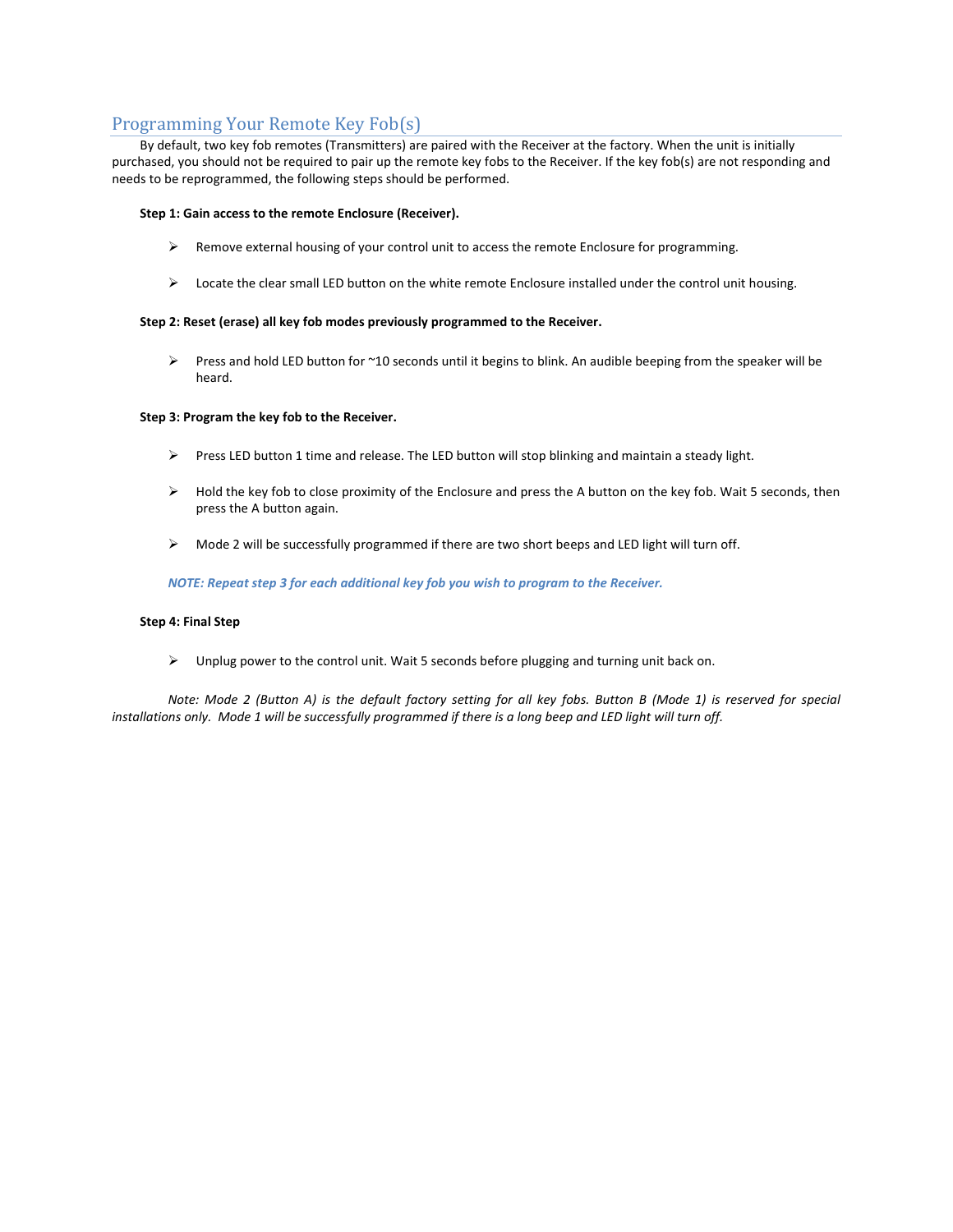### Solar Setup and Maintenance Overview

If you have a waterproof solar battery control unit, each solar panel is equipped with an output of 12V, 2.4W at 200 mA, perfectly designed to recharge and maintain most standard marine 12v batteries.

#### How it works

Solar panels convert light energy (sun) into 12vdc electricity which is then transported to the rechargeable batteries through lead wires and connectors.

WARNING: This product not designed to re-charge a fully discharged battery. Batteries depleted beyond 80% cannot be fully recharged and fully depleted (dead) batteries will not charge.

#### Setup

Ensure that the front of the solar panel on your control unit faces the sun with no shadow cast on the solar panel. It is recommended that the long side of the solar panel be positioned towards the South-to-North direction.

The blue LED on the plastic frame will blink whenever the solar panel is generating electricity.

#### Connecting the Solar Panel to Your Control Unit

Ensure with great care that the + (red wire) and - (black w/ red stripe wire) are connected and fastened to the corresponding positive and negative battery terminals. Failure to do so will harm your control unit.

### Caution and Maintenance

- $\triangleright$  Do not use the solar charger in rain.
- $\triangleright$  Solar charger uses glass substrate. Please handle with care.
- $\triangleright$  Always keep the glass surface clean with a soft cloth in order to ensure maximum output.
- $\triangleright$  Avoid contact with acid and alkali.

### Tips and Maintenance

With the proper care, your remote and manual-operated systems will offer you years of trouble free service. The following recommendations will help ensure the longevity of your system.

- $\triangleright$  It is not necessary to unplug the system when left unattended. False triggering from another remote device is highly unlikely. However, during the winter or when you will be away for an extended period of time, it is a good idea to unplug your system. This will help prevent damage from lightning or other unforeseen conditions.
- $\triangleright$  All AC lift control units are equipped with a built-in safety GFCI to help protect from voltage fluctuations that are common on many boat docks, especially community docks. Occasionally the system might receive a large enough voltage fluctuation to trip the safety GFCI. If this happens, the system will not respond to the remote transmitter and the GFCI will need to be reset. If this does not solve the issue, the GFCI may need to be replaced.
- $\triangleright$  It is advised that your boat lift should always be in the raised position even if the lift is not in use or there is no boat on the lift. This preserves the durability of your boat lift and prevents from electrolysis or salt corrosion, which can slowly corrode your boat lift.
- $\triangleright$  Never operate your boat lift when it is not in view. Occasionally, a lift has unknowingly been triggered from inside of a house or condo leading the owner to believe the system has malfunctioned. It is a good practice to store the transmitter in a safe place when not in use.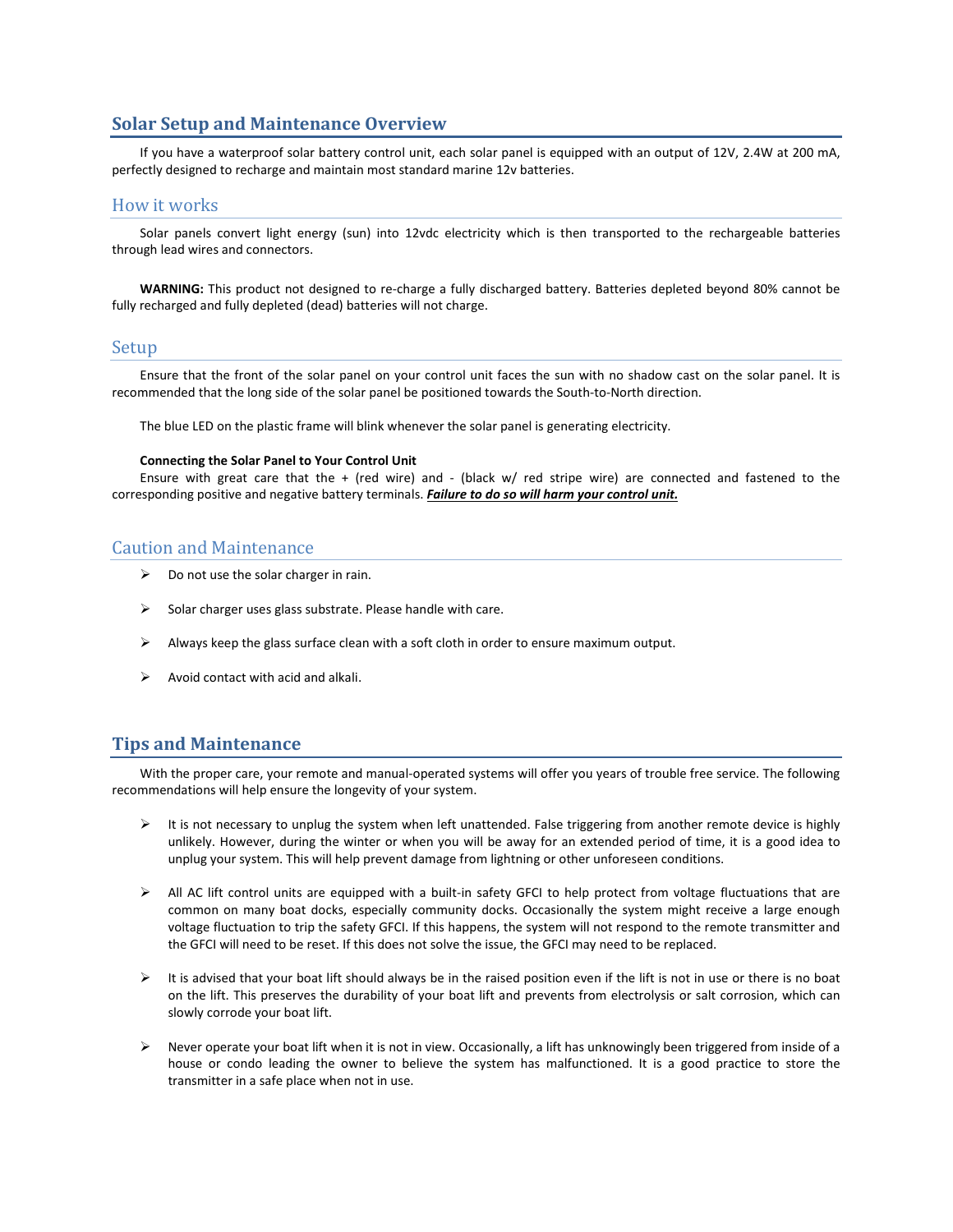- $\triangleright$  When raising the lift without a boat on it, allow the tanks to just break the surface before shutting off the lift. This will remove stress both from your dock and the lift, and minimize the time it takes your lift to drop when you return.
- $\triangleright$  ANTENNA. Your antenna under the housing should be kept clean and free of cobwebs. Attempt to keep the antenna as straight as possible. If the antenna is broken, it will have to be replaced. Be careful not to pinch or cut the wire connecting the antenna. This will result in poor performance or malfunction. Never wash down the antenna. It is designed to resist moisture, but can be damaged if directly sprayed with water.
- $\triangleright$  RANGE. Your remote system uses the most powerful transmitter and receiver allowed by law. Environmental and atmospheric conditions can affect your range. The system has been tested to over 500 feet. However, not everyone will experience this type of range. Best range is achieved by pointing the remote so that you are facing across the antenna as shown in diagram A. Pointing the remote down the end of the antenna will result in poor range, as shown in diagram B.
- TRANSMITTER. Your remote transmitter is waterproof but will not float. Caution should be used around the water. If a remote falls in the water or is splashed, do not press the buttons. If the remote has been underwater for more than 30 minutes, open the case and let the circuit board dry. If the battery becomes wet, replace it. If the range of the remote becomes weak or the LED fails to light up, replace the battery. The remote uses a 12 volt DC battery, model number 23A, which may be found in most stores that sell consumer electronics.
- > REPLACEMENT BATTERY. Hold the remote in your hand and twist the keychain portion to help pry the remote halves apart. Take great care to ensure that the membrane is put back into the channel over the lower half. This creates a waterproof seal.





> MAINTENANCE. To help ensure the longevity of your boat lift control unit, it is advised that periodic maintenance is performed 2x annually. Like your car or boat, most materials are highly resistant but not completely corrosion-proof in extreme marine environmental conditions, more specifically in geographical areas that have constant salt air and salt water exposure.

- $\circ$  To help combat corrosion, it is recommended that the following areas of your lift control unit be wiped down with a clean damp cloth (use CLEAN WATER), and a long-term corrosion inhibitor and anti-corrosion spray be applied:
	- -Valve nut where the handle attaches to the ball valve
	- -Internal and external components of the ball valve
	- -Welds around the handle and rod
	- -Any additional areas that may show any sign of corrosion

The following applies to solar units only:

As the battery in your lift control unit charges and discharges, it creates gases that escape through the vents in the top of the battery. As the gases escape, an acid residue also escapes and carries to the top of the battery. Over time, residue builds up around the battery terminals, cable ends and battery tray. Removing the residue without damaging the battery takes just a few minutes and will restore the connection between the battery terminal and battery cable end. This ensures that your lift control unit always operates under maximum performance conditions possible.